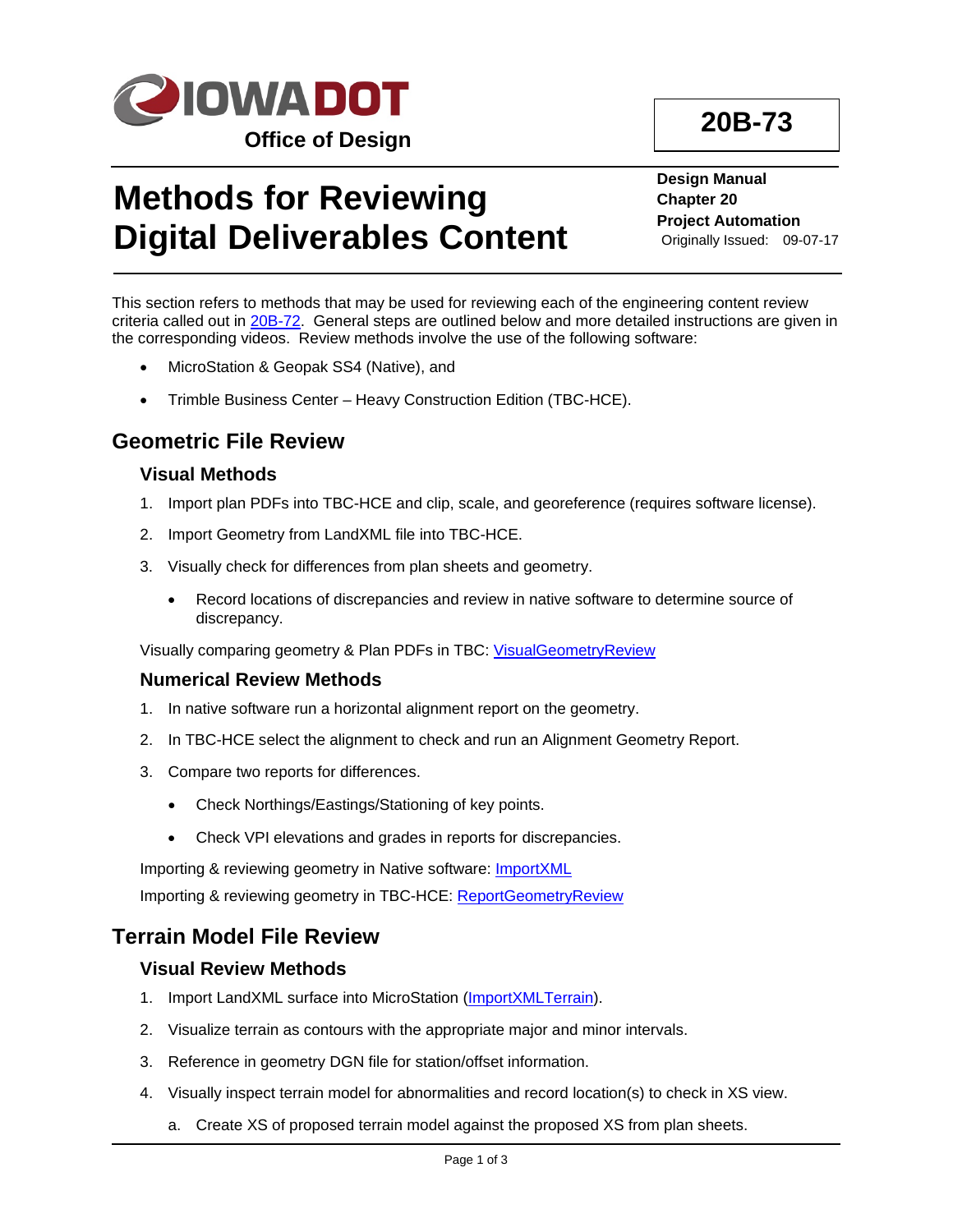- b. Use level overrides to make terrain model more visual.
- c. Compare plan set XS against the terrain model.

Visually reviewing terrain models in native software: TerrainReview

#### **Numerical Review Methods**

- 1. Reference appropriate files into MicroStation to review surfaces in cross section views.
- 2. Visually analyze differences between XS elements & proposed TRN terrain model every 50 feet.
- 3. Use temporary dimension lines to aide in quick checks.
	- Slope values.
	- Distances between points.
- 4. Every 1000 feet check elevations of TRN by snapping and checking shown elevation against mathematical number based on profile & template.

Reviewing terrain by XS in native software: **XsReview** 

- 1. Import into TBC-HCE:
	- Geometry
	- Terrain models (LandXML format) to be reviewed
- 2. Run Station-Elev-Offset report (license required) along centerline of terrain model at prescribed interval.
- 3. Open geometry DGN in MicroStation.
	- Run horizontal geometry report on alignment.
- 4. Compare results of both reports in Excel, adjusting as needed.

Comparing terrain model elevations to Profile elevation using TBC and native software: **SurfaceMathReview** 

## **Three Dimensional CADD File Review**

#### **Visual Review Methods**

- 1. Open 3D breakline file.
- 2. Reference in geometry file & corresponding terrain files.
- 3. Apply overrides to terrain model and visualize as breaklines, triangles, or contours.
- 4. Visually check for deviations in the break lines in reviewed CADD file and the corresponding terrain model.

#### **Numerical Review Methods**

- 1. Open 3D breakline file.
- 2. Reference in geometry file.
- 3. Snap to review elements and record Northing, Easting, and elevation at required locations.
- 4. Calculate Northing, Easting, and elevation of spot locations based on alignment data (H&V).
- 5. Compare results.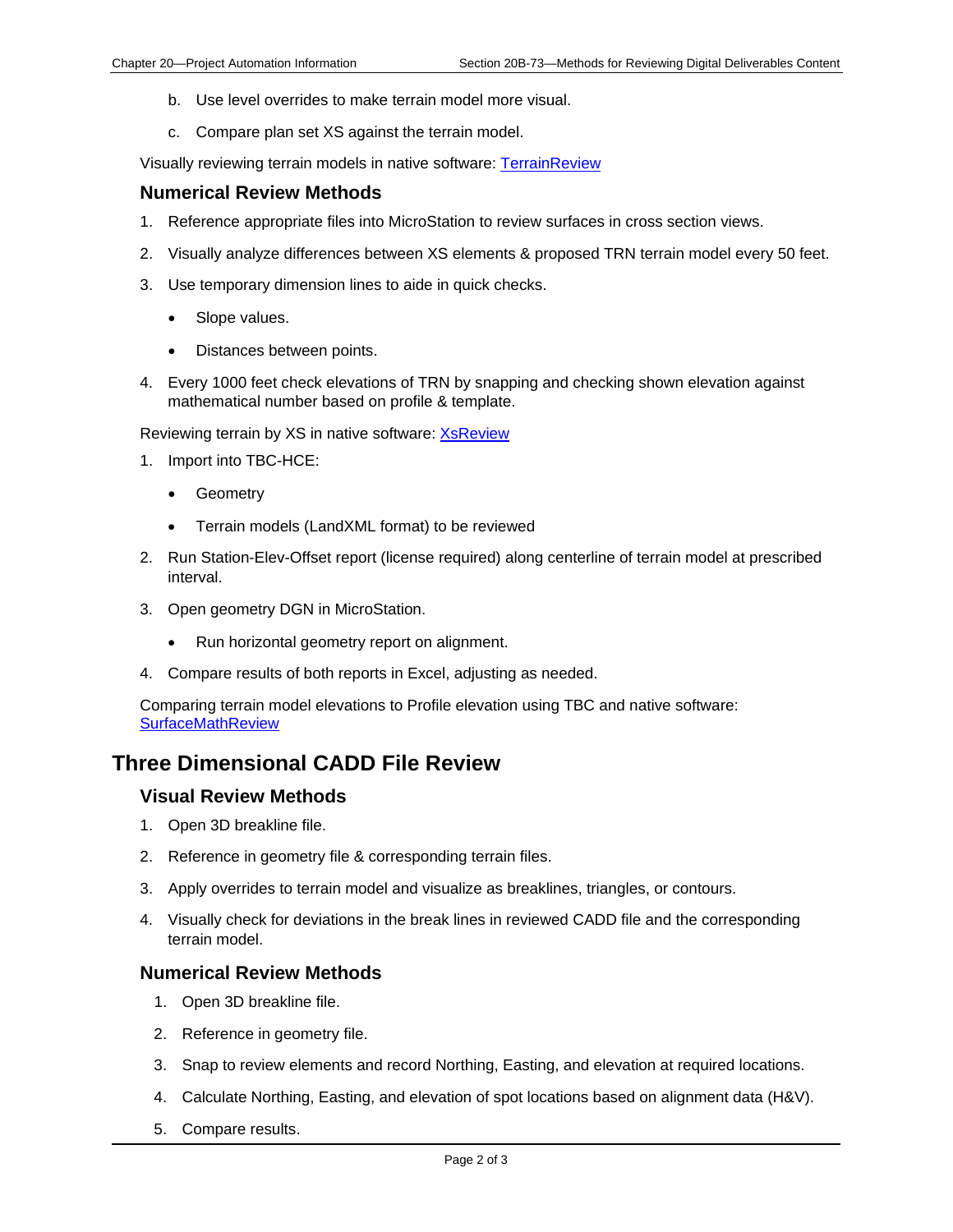Reviewing Break lines in Native software: **BreaklineReview**